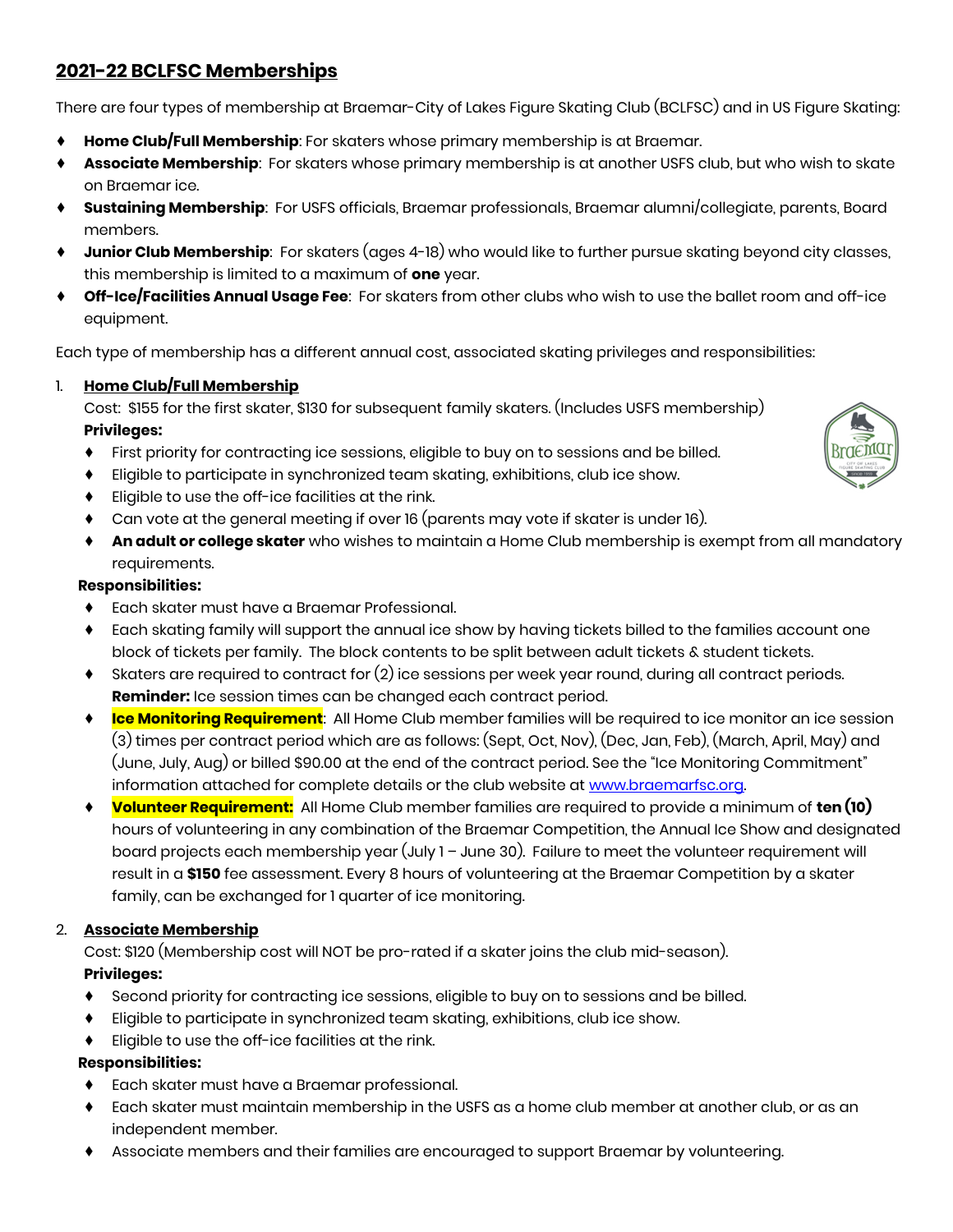- Each skater choosing to participate in the ice show will be billed for one block of tickets per family. The block contents to be split between adult tickets & student tickets.
- ♦ **Ice Monitoring Requirement**: All Associate member families who are contracted for ice sessions are required to ice monitor an ice session (3) times per contract period which are as follows: (Sept, Oct, Nov), (Dec, Jan, Feb) and (March, April, May), and (June, July, Aug) or be billed \$90.00 at the end of the contract period. Please refer to the "Ice Monitoring Requirement" information attached for complete details or the club website a[t www.braemarfsc.org.](http://www.braemarfsc.org/)

#### 3a. **Sustaining Membership – Alumni – 4 year**

Cost \$105 (Includes USFS membership for 4 years)

### **Privileges:**

♦ An Alumni/College skater who has been a Home Club member at Braemar can buy on during their breaks during the Fall/Winter/Spring contract period**. If you wish to contract and/or skate regularly during the school year, you need to renew as a Home Club/Full Member.**

#### 3b. **Sustaining Membership – Professional**

Cost: \$65 (Includes USFS membership)

#### **Privileges:**

- ♦ Only Braemar professionals may use club ice for lessons, etc.
- ♦ Coaches must submit a copy of their insurance along with their membership renewal.
- ♦ Coaches must do their Coach renewal thru USFS before their Braemar membership will be processed.

# 3c. **Sustaining Membership – Parents, Club Supporters**

Cost \$65 (Includes USFS membership)

#### **Privileges:**

♦ There are no ice privileges associated with this type of membership.

#### **Responsibilities:**

Braemar Board members are required to maintain sustaining membership with the club during their tenure on the Board.

#### 3d. **Sustaining Membership – USFS Officials**

The club covers the cost of USFS membership for all officials and judges whose home club is Braemar.

# **Privileges:**

♦ There are no ice privileges associated with this type of membership.

# **4. Junior Club Membership**

Cost \$90 per year (membership runs July 1 to June 30<sup>th</sup>)

The Junior Club program is intended for skaters (ages 4-18) who would like to do more than City Classes.

#### **Privileges:**

- ♦ May skate or buy on to any of the designated Jr. Club sessions (see the website [www.braemarfsc.org](http://www.braemarfsc.org/) for the listing of Jr. Club sessions).
- ♦ Eligible to use the off-ice facilities at the rink.
- ♦ Not eligible to test.
- ♦ Age 4-12 eligible to compete at USFS Basic Skills Competitions. Ages 13-18 NOT eligible to compete at USFS Basic Skills Competitions.
- ♦ Cannot compete with a synchronized skating team at a qualifying competition such as Midwesterns. Can compete with a synchronized skating team at non-qualifying events.

# **Responsibilities:**

- ♦ Each skater must have a Braemar Professional.
- Each skating family will support the annual ice show by having tickets billed to the families account one block of tickets per family. The block contents to be split between adult tickets & student tickets.